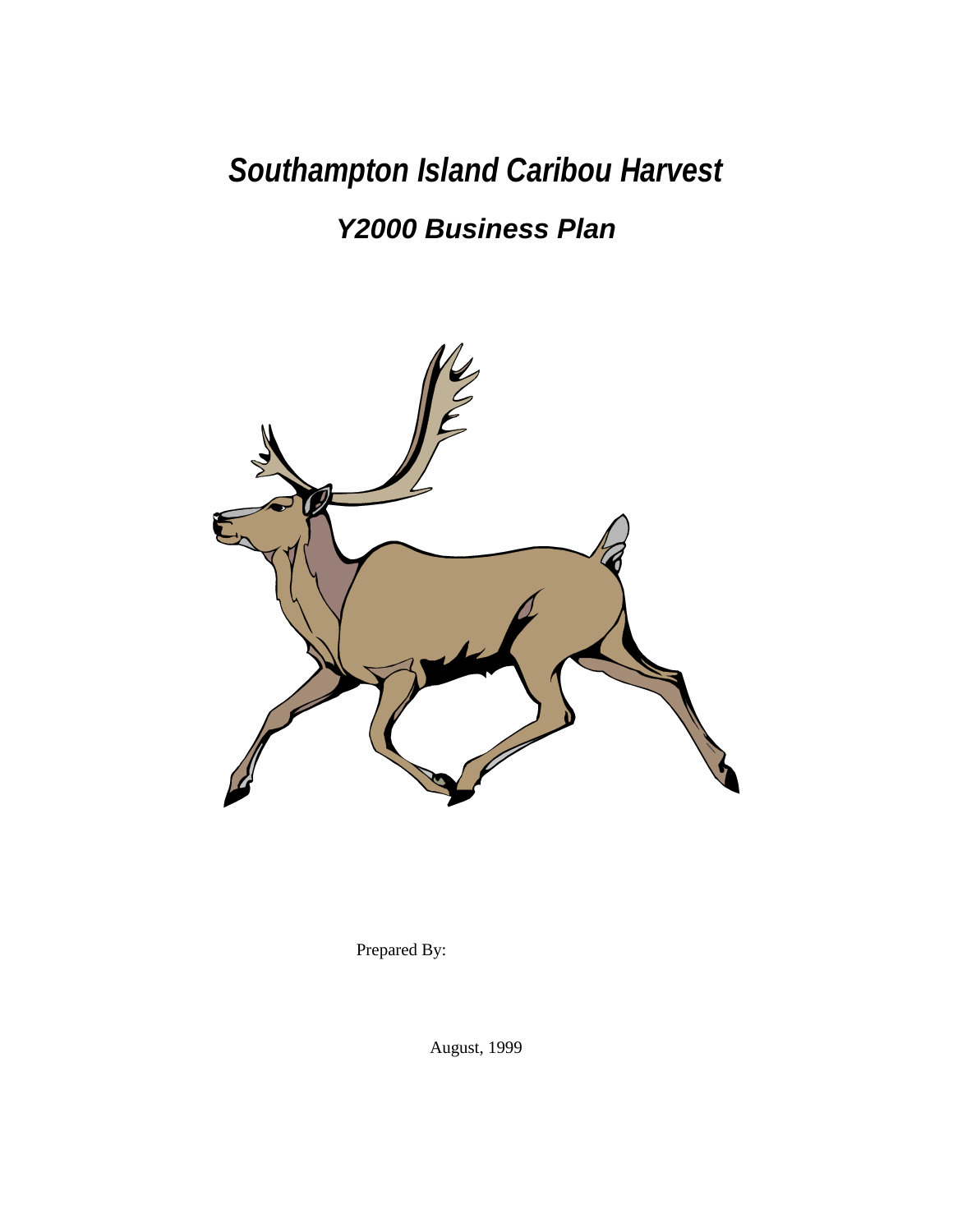## **Table of Contents**

| 3.1           |                                       | $\overline{2}$ |  |  |  |  |  |
|---------------|---------------------------------------|----------------|--|--|--|--|--|
|               |                                       |                |  |  |  |  |  |
|               |                                       |                |  |  |  |  |  |
|               |                                       |                |  |  |  |  |  |
| 4.1           |                                       |                |  |  |  |  |  |
| $4.2^{\circ}$ |                                       |                |  |  |  |  |  |
| 4.3           |                                       |                |  |  |  |  |  |
| 4.4           |                                       |                |  |  |  |  |  |
| 4.5           |                                       |                |  |  |  |  |  |
|               |                                       | 7              |  |  |  |  |  |
|               |                                       |                |  |  |  |  |  |
|               | Notes to Comparative Income Statement | 9              |  |  |  |  |  |
|               |                                       | 10             |  |  |  |  |  |
|               |                                       |                |  |  |  |  |  |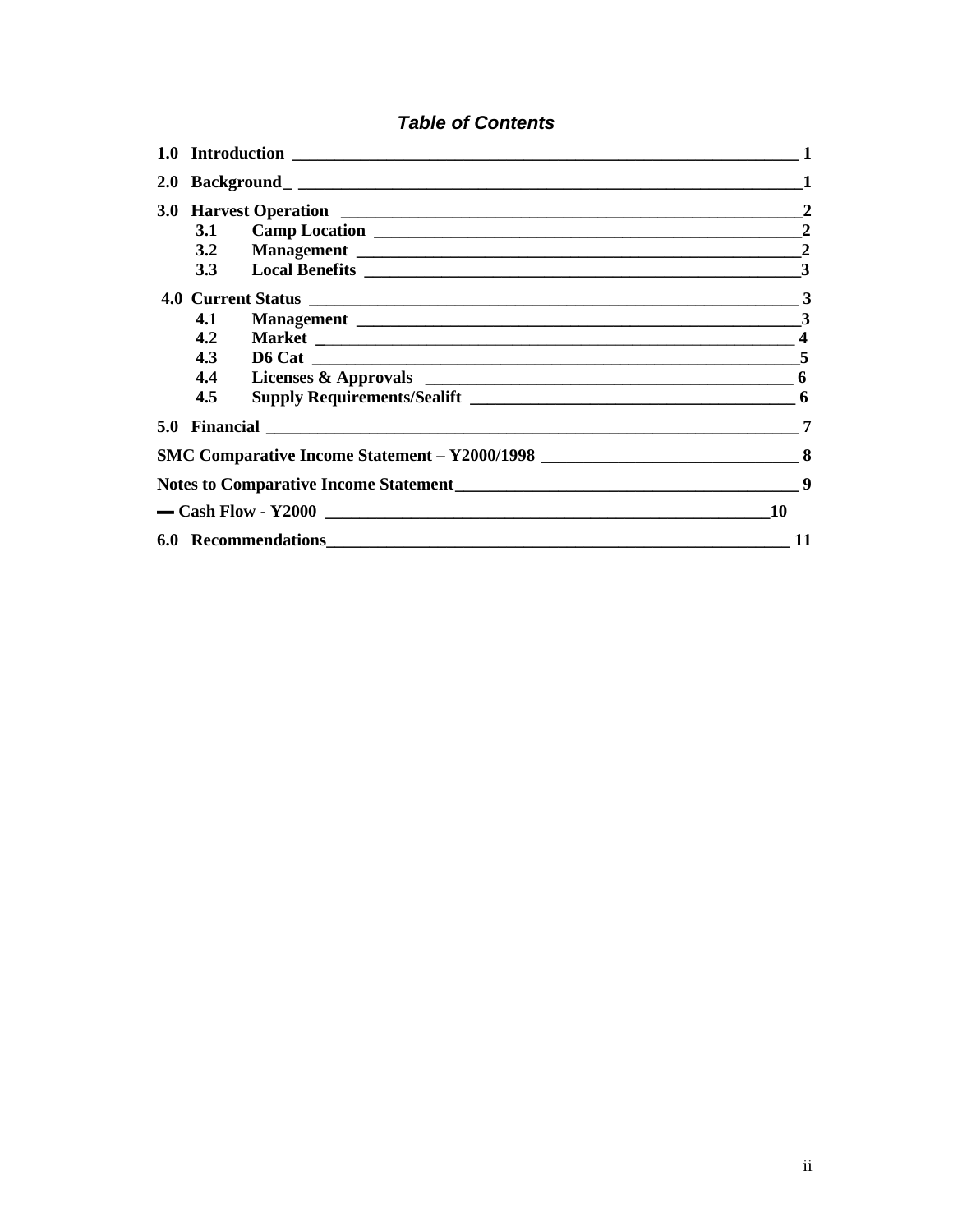## **Southampton Island Caribou Harvest Y2000 Business Plan**

## *1.0 Introduction*

This business plan has been prepared by —for the — $($ "—"). The data and descriptive text presented in the sections that follow reflect the situation respecting market, price, equipment, etc. for a Y2000 harvest as at July, 1999.

## *2.0 Background*

An export grade (Agriculture Canada provisionally certified) caribou harvest has occurred in each year since 1995. The harvest was initiated primarily as a herd management initiative to control the population growth of the Southampton Island Caribou herd. Since its inception, the harvest has gained recognition for its contribution to the local economy of Coral Harbour through employment, supply purchases and related benefits. Further, the harvest operation has gained the respect of Agriculture Canada staff and management.

Initially, the GNWT was heavily involved in coordinating the harvest, establishing a corporate entity, —, owned by the —and financing asset acquisition including a portable abattoir and related equipment. In 1996, —, currently the president of the—, was appointed to manage the harvest operation under —  $\rightarrow$  has successfully managed the harvest since 1996 and in so doing has greatly increased the level of local employment and benefits derived from the harvest.

In April of 1998, —and the —began discussing the possibility of privatizing the harvest operation. A Memorandum of Agreement ("MOA") between the — and the —was executed in November, 1998. This Agreement sets out the responsibilities and understandings respecting the harvest operation (e.g. 5,000 commercial tags available annually) and forms the basis for the SMC to operate the harvest for an initial 2 year term (1999 – Y2000).

To coincide with the MOA timeframe, a 2 year Purchase Agreement between the — and — was executed in November, 1999. However, in January, 1999, — effectively breached the agreement and removed itself from further involvement in the harvest. An alternate market, —("—"), was secured for 80,000 lbs. of caribou meat and thus a limited harvest was prosecuted in 1999.

Although the export grade harvest has received GNWT assistance in each year since 1995, the level of assistance required has decreased as the harvest operation became more efficient and local expertise developed. A summary of key harvest statistics is presented below. In addition, summary reports on each harvest are available under separate cover.

| <b>YEAR</b>      | #     | lbs.    | <b>PRICE</b>           | <b>SALES</b> |
|------------------|-------|---------|------------------------|--------------|
| 1995             | 2,356 | 120,000 | 2.85 FOB Edmonton      | \$342,000    |
| 1996             | 1,972 | 106,000 | 3.05 FOB Mississauga   | \$326,209    |
| 1997             | 3,365 | 175,341 | 3.20 FOB Mississauga   | \$561,091    |
| 1998             | 2,956 | 182,000 | 3.45 FOB Mississauga   | \$627,900    |
| 1999             | 1,187 | 78,699  | 2.50 FOB Coral Harbour | \$196,747    |
| 2000 (Projected) | 3,500 | 192,500 | 2.50 FOB Coral Harbour | \$481,250    |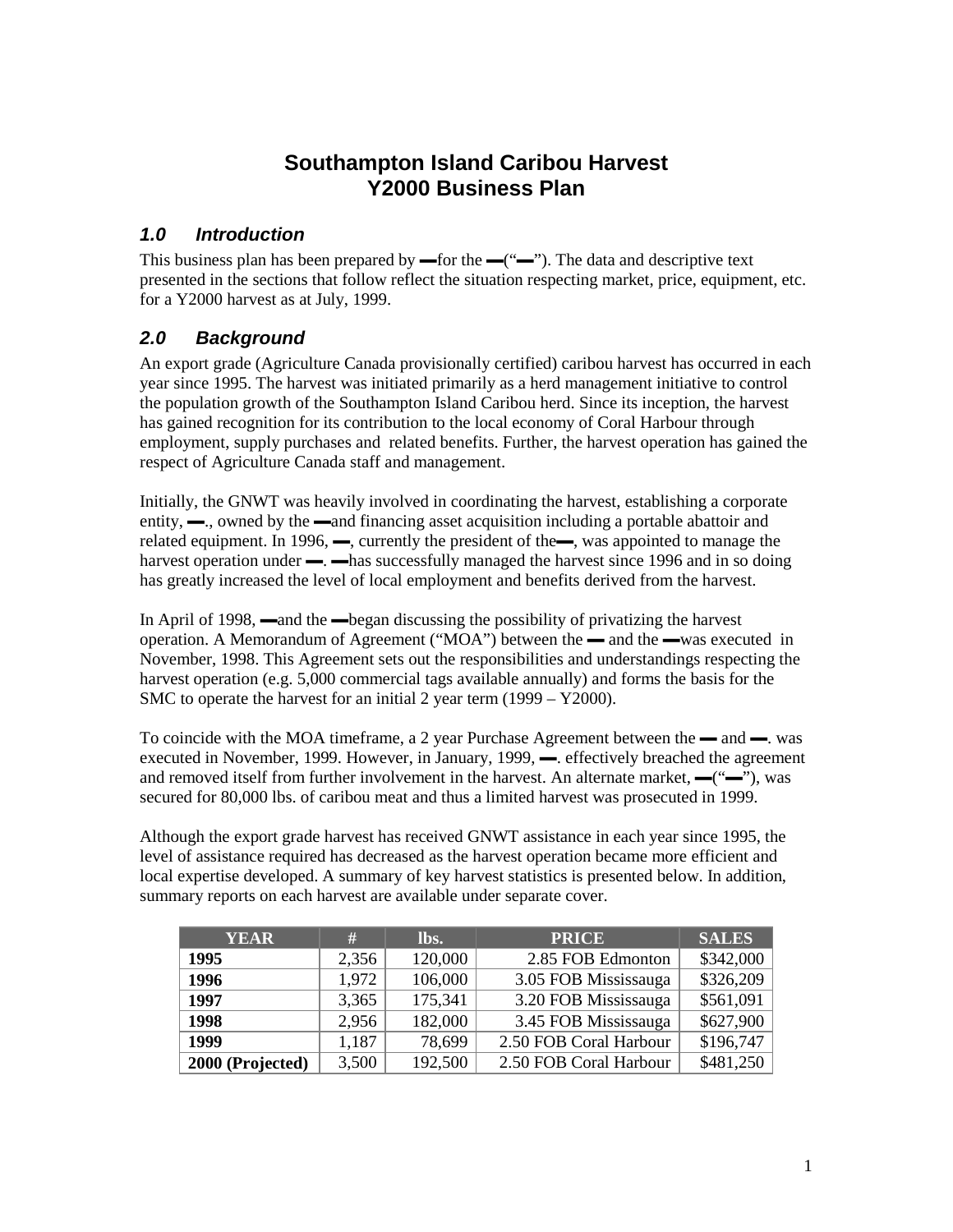## *3.0 Harvest Operation*

The harvest operation typically begins in mid January with the set-up of the portable abattoir and camp facilities and extends through the first or second week in April. Once operational, hunters, travelling by snowmobile, range up to 20 miles from the camp returning several times a day with animals for processing. At the kill site, the animals are bled by the hunter prior to transport. Once delivered to the abattoir, the animals are gutted, skinned and cut into a streamlined carcass form. As well, on-site Agriculture Canada inspection staff provisionally certify each carcass prior to it being packaged for shipment.

Through the course of the harvest season, streamlined carcasses are packaged in combo bins that for the past three harvests have been transported to the Coral Harbour airport on a skid pulled by a D6 Cat (see Section 4.3 below) – for the past two years the Cat has been supplied by the Hamlet of Coral Harbour at no cost to the harvest other than fuel and repairs whereas, three years ago the Hamlet charged \$50/hour for use of the Cat -- where they are stockpiled prior to being airlifted, via NWT's C-130 Hercules, to either Rankin Inlet or the railhead at Churchill, MB. From Churchill the product is transported by rail to Thompson, MB and from there by refrigerated truck to its final destination.

Air freighting arrangements are coordinated with —. who utilize the backhaul leg of each of the 4 to 5 loads to re-supply several of their outlets. This arrangement results in significant cost savings to the transportation component of the caribou harvest.

#### **3.1 Camp Location**

To have an effect on the Southampton Island caribou population, one of the goals of the harvest operation is to harvest a relatively high percentage of females – on the order of 70% female is a nominal target. Camp and abattoir location is critical to achieving this male to female ratio.

Two primary camp location options have been identified for the initial camp location for the Y2000 harvest:

- a site approximately 40 miles to the east of Coral Harbour a location that was used during the 1996 harvest; and
- a site approximately 30 miles to the west of Coral Harbour across Kirchoffer River a location that was used during the 1997 harvest.

Prior experience has shown that hunting success typically declines after approximately 2,200 to 2,500 animals have been harvested. At that point, economic considerations suggest that a move to a second camp location, likely closer to Coral Harbour, may be warranted. Further, this second location, if needed, may not have the same high percentage of females available as are predicted for the two primary locations identified above. It is anticipated that a move would only occur if hunting success drops off significantly and if snow conditions and temperatures allow.

#### **3.2 Management**

The abattoir operation is project managed by —, a former employee of —. —operational experience is employed to ensure that all local abattoir workers are adequately trained and that the abattoir operation is conducted efficiently and in accordance with Agriculture Canada regulations and guidelines. ▬has project managed the abattoir operation since 1996 and in so doing he has been the primary point of contact with Agriculture Canada inspection staff. It is anticipated that ▬services would once again be utilized for the Y2000 harvest.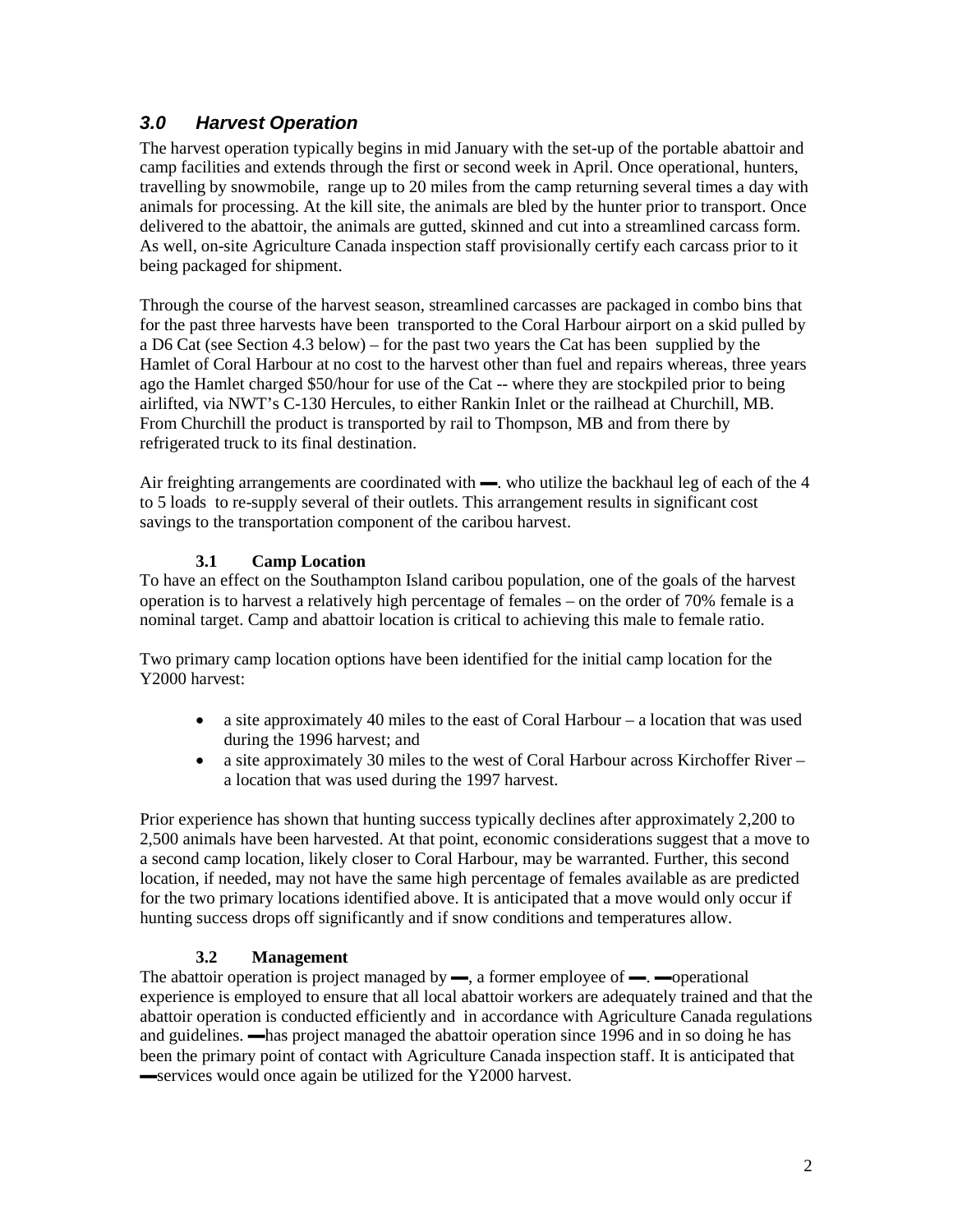Overall management responsibilities for the harvest fall to  $\rightarrow$ , President of the  $\rightarrow$ , and to  $\rightarrow$ , Vice President of the —. Additionally, —, also a partner in the —, is responsible for all aspects of camp and abattoir maintenance. Each of these individuals have been involved in managing the harvest since 1996.

Because of the continuity of the harvest management team, operational difficulties that occurred in the earlier years have largely been overcome. As well, the experience of the team provides for quick and decisive action when problems or difficulties arise.

#### **3.3 Local Benefits**

From its inception, the Southampton Island commercial caribou harvest has been a key element in the overall herd management strategy employed by the GNWT Department of Resources, Wildlife and Economic Development – now the Department of Sustainable Development of the Nunavut Government. Without an annual cull of the caribou population, the health and overall integrity of the herd would be jeopardized which in turn would have a devastating impact on the community of Coral Harbour.

In addition to maintaining the health of the Southampton Island caribou herd, the export grade harvest has the potential to inject approximately \$266,000 directly into the local economy in the form of wages and benefits as outlined in tabular form below.

| <b>POSITION</b>           | <b>NUMBER</b>  | <b>RATE</b> | <b>TOTAL</b> |
|---------------------------|----------------|-------------|--------------|
| Abattoir (Category A)     | 9              | \$6,000     | \$54,000     |
| Abattoir (Category B)     | 9              | \$5,000     | \$45,000     |
| Assist Proj Manager       |                | \$8,000     | \$8,000      |
| Camp Attendant            | $\overline{c}$ | \$5,000     | \$10,000     |
| Cook/Kitchen              | $\overline{c}$ | \$9,990     | \$19,980     |
| <b>Mechanical Foreman</b> | 1              | \$8,500     | \$8,500      |
| Mob/Demob Foreman         | 1              | \$5,400     | \$5,400      |
| Mob/Demob                 | 6              | \$4,250     | \$25,500     |
| <b>Hunters</b>            | 6              | N/A         | \$48,400     |
| Cat Operator              | 1              | \$6,000     | \$6,000      |
| Casual                    | N/A            | N/A         | \$10,000     |
| Management                | 2              | \$10,000    | \$20,000     |
| Administration            | 1              | \$5,800     | \$5,800      |
| Total                     | 41             |             | \$266,580    |

In addition to direct employment benefits, the harvest spends on the order of \$60,000 locally for equipment rentals, hotels, supplies, fuel, etc. The overall importance of the caribou harvest to the community of Coral Harbour can not readily be overstated.

#### *4.0 Current Status*

In the sections that follow critical issues in respect of the Y2000 harvest are addressed and where solutions have not as yet been achieved, current status and time lines for addressing same are identified.

#### **4.1 Management**

As stated previously, it is anticipated that —will be the project manager for the Y2000 harvest. After the 1999 harvest  $\Box$  left the employ of  $\Box$  largely for reasons related to the conduct of  $\Box$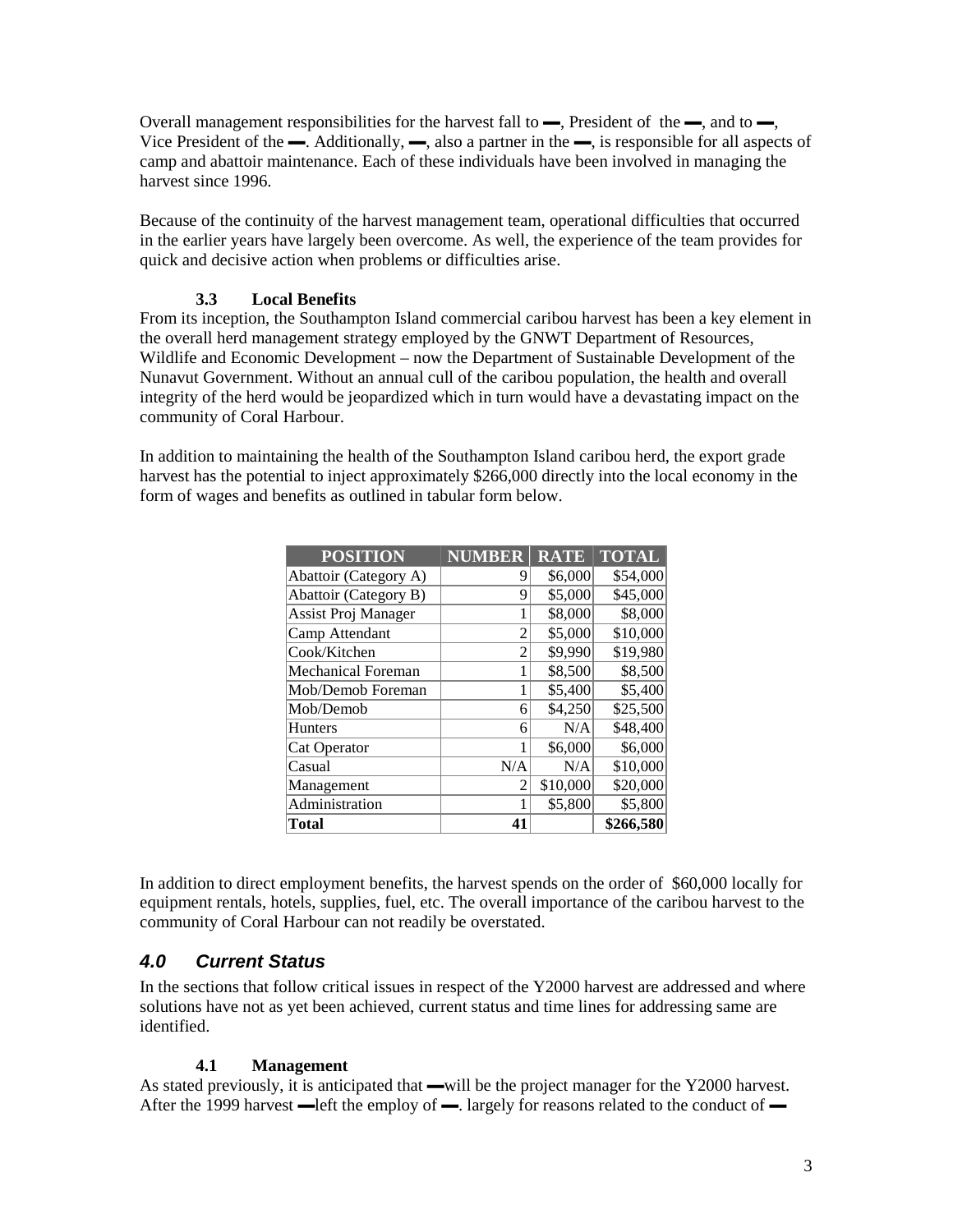management in dealing with its contractual obligations to  $\rightarrow$  and  $\rightarrow$ .  $\rightarrow$ , now pursuing other endeavors, has expressed a desire to remain involved in the harvest and — management welcome his continued involvement.

The Y2000 harvest is the second and final year of the MOA between the —and —. Subsequent to the Y2000 harvest it is anticipated that discussions with the —will occur to determine if — will continue to operate the harvest.

#### **4.2 Market**

From its inception through the 1998 harvest, the Southampton Island caribou harvest has enjoyed the position of being the only federally certified harvest in North America. The limited supply of this high quality product allowed for a steady increase in the price paid for caribou to the point where caribou commanded a higher price than any other game meat. However, in 1999, that situation changed with the emergence of a significant commercial harvest in Northern Quebec.

As the quantity of caribou meat available in the market place increases, there is a risk that the price will decline. To mitigate this risk some measure of coordination among the producers is warranted. To this end,—has initiated correspondence with —who oversee the Quebec harvest.

During the spring and early summer of 1999, prospective buyers of caribou meat were canvassed to ascertain the level of interest in purchasing Y2000 product. As a result, a letter of intent to purchase 80,000 lbs. of federally certified product was received from — and a strong letter of interest to purchase product was received from a southern buyer who is in the process of establishing a new game meat production and marketing business – both of these letters are available under separate cover. Although the specific terms of a sale have yet to be agreed, there is a relatively high level of confidence that all the Southampton Island caribou obtained during the Y2000 harvest will be sold and thus, preparation for the Y2000 harvest should proceed predicated on the basis of a full harvest of 3,500 or more animals.

The specific terms and conditions of any sales agreement for caribou are critical to —'s ability to finance the harvest operation. To this end and based on the experience, both positive and negative, gained over several years of operation the following contractual terms should be sought:

- Sales should be FOB Coral Harbour at a price of approximately \$2.50/lb.;
- All sales should be secured via letters of credit or other suitable financial instrument: and
- Payment for product would ideally be upon delivery or, alternately, a fixed and secured payment schedule should be negotiated.

It is anticipated that purchase agreements incorporating these elements will be concluded by September or October, 1999.

Even with fully secured payment arrangements there may still remain a financing issue. In the past, the GNWT has provided a government guarantee to the financial institution financing the harvest. Some form of guarantee over and above the security provided via a sales agreement may still be necessary as financial institutions may remain reluctant to finance the harvest of caribou "on-the-hoof". Clarification of this potential issue will be required as soon as possible so that purchase agreement negotiations can be concluded with security arrangements that address, to the extent possible, this potential financing issue.

#### **4.3 D6 Cat**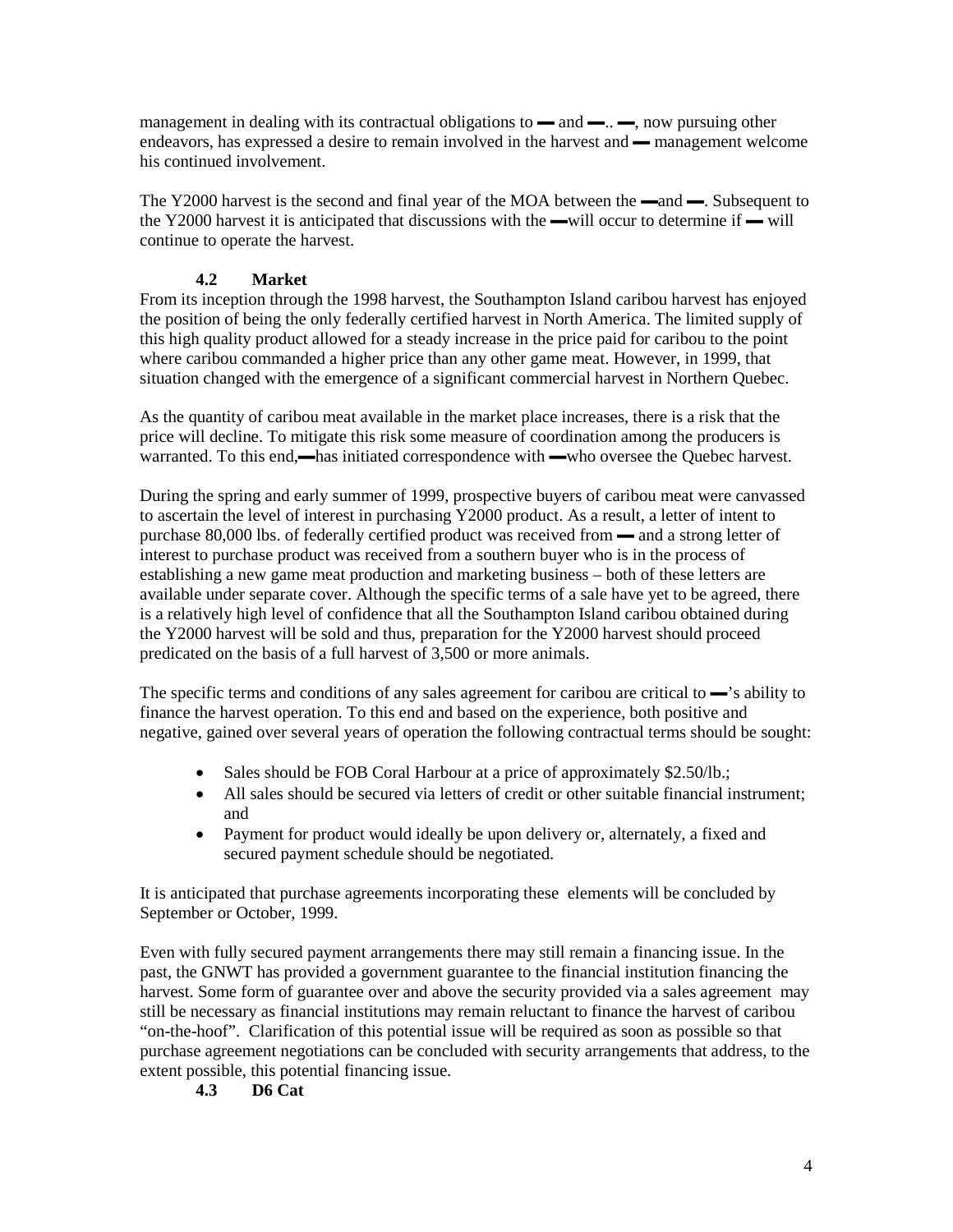Since first used in 1997, the D6 Cat has become a critical piece of equipment to the harvest operation, so much so that the whole operation has been tailored to the Cat with skids being constructed to effect camp mobility, etc.. In 1997, the Hamlet of Coral Harbour charged \$50/hour (total cost in 1997 of approximately \$25,000) for the use of the Cat but since then the Cat has been made available at no charge. However, the Hamlet is currently in the process of tendering off the D6 Cat which raises a serious question about its availability for the Y2000 harvest and beyond. Further, approximately \$13,000 to \$15,000 in repairs will be needed to restore the D6 Cat to operating condition.

From a financial perspective, the D6 Cat, when made available at no charge, results in between \$35,000 and \$40,000 in direct savings compared to the use of snowmobiles for hauling. The harvest operation does not generate sufficient revenues to absorb this level of additional cost and it is unlikely that additional government assistance to cover this level of cost could be made available on an annual basis.

Of particular import is the issue of product contamination. The Cat allows for the loading of combo bins at the abattoir whereas the use of snowmobiles and komatiks for hauling necessitates a second handing of the product which is then packaged at the Coral Harbour airport. During the transport of product via snowmobile there is increased risk of contamination because the plastic bags containing the meat can crack or otherwise be damaged. —, Veterinary Program Officer, Agriculture Canada, states:

*It can be difficult to obtain a sufficient number of properly constructed, sturdy komatics and reliable snowmobiles to transport the product, which on occasion may make it necessary to either suspend the kill or find alternate means of storing large amounts of frozen product at the harvest site until it can be transported to the airport.*

*When snowmobiles are used the frozen bagged product is placed in the komatik for transportation to the airport and must be reloaded at the airport. This increases the risk of damage to the frozen plastic bag in which the meat product has been placed thereby increasing the risk of contamination of the product.*

*Several methods of transporting product to the airport can work. The usage of a caterpillar, sleigh and combo bins greatly enhances the ability to transport large amounts of frozen meat products is a sanitary and expeditious manner.*

Further, it is the opinion of —, Project Manager for the harvest, that a large scale harvest (i.e. 3,500 or more animals) can not be successfully prosecuted without the D6 Cat or like transport vehicle –  $\equiv$  concurs with  $\equiv$ 's assessment.

Repeated unsuccessful requests have been made by the —and —to have the Hamlet of Coral Harbour's D6 Cat – a Cat that was written off on the Hamlet's books several years ago –- gifted to the harvest. Thus, it would appear that the D6 Cat will have to be purchased if it is to be available for the Y2000 and future harvests. Given the annual savings that accrue from the use of the Cat a purchase bid could be justified. What level of bid would secure the D6 Cat is difficult to predict but a \$35,000 or higher bid (i.e. the estimated annual saving accruing from the use of the D6), although a WAG, would seen reasonable and one likely to secure this critical piece of equipment.

If the D6 Cat is purchased, it should become the property of the —, the entity which owns all of the capital assets utilized in the harvest. If the D6 Cat or a like vehicle can not be secured, the conduct of a large scale caribou harvest should be suspended indefinitely!

**4.4 Licenses & Approvals**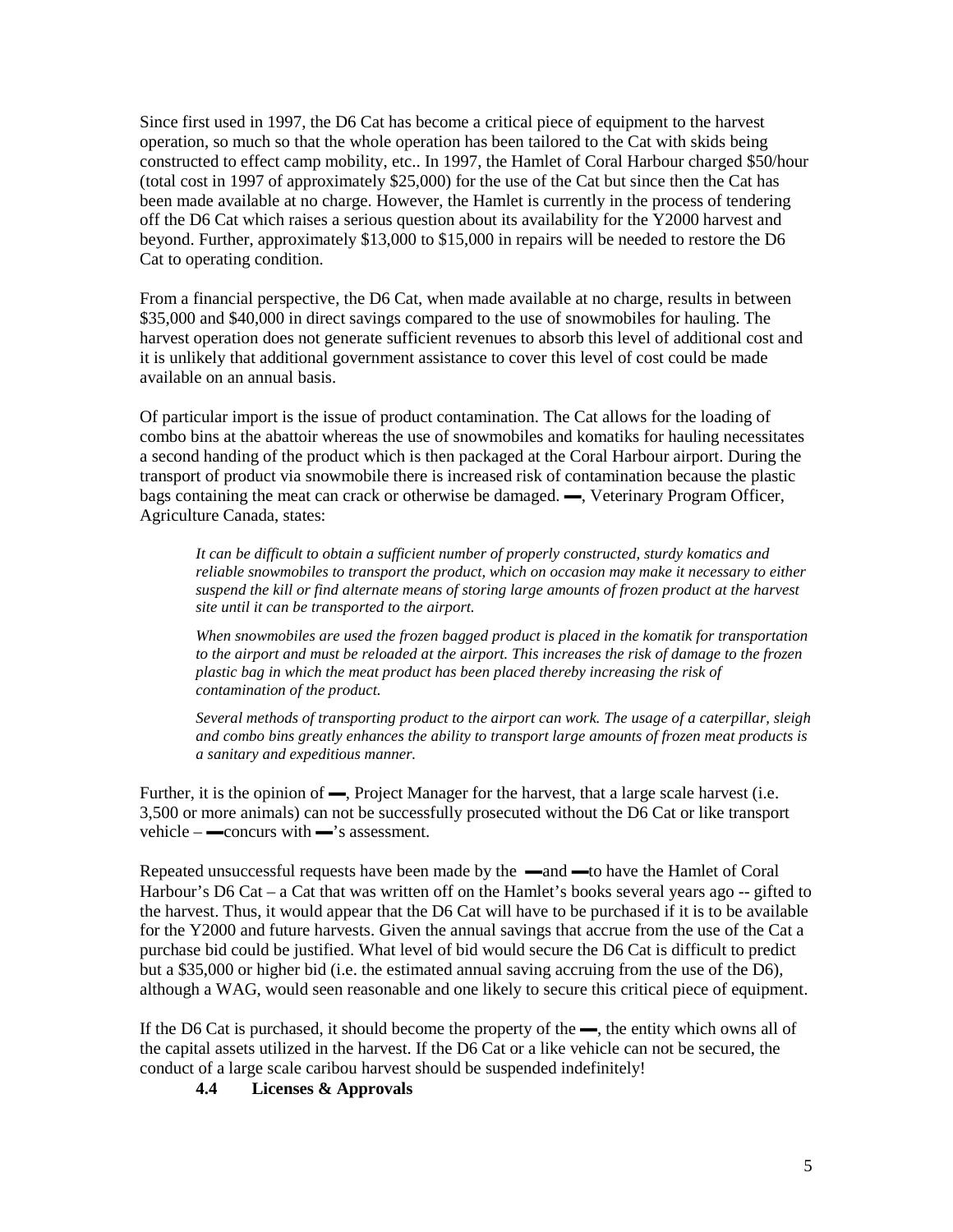The permits and approvals required to prosecute a Y2000 caribou harvest and the status of the application process as at July, 1999 is as follows:

- **Land Use Permit/NIRB Screening:** In 1998 a 2 year land use permit was obtained. In July, 1999 it was confirmed verbally by the Land Manager, DIAND, Yellowknife, that a one year extension could be granted. Subsequently a formal request for an extension was submitted and it is anticipated that a one year extension will be granted and that an NIRB screening will thus not be required;
- **Commercial Wildlife License:** Application to be submitted September, 1999;
- **Nunavut Water Board:** Application to be submitted September, 1999.

No delays or problems are anticipated as far as obtaining the permits and approvals necessary for the Y2000 harvest to proceed on schedule.

#### **4.5 Supply Requirements/Sealift**

In the Table below, supply requirements and the cost of same for a Y2000 harvest, as prepared by  $\rightarrow \& \rightarrow$ , are identified as are supplies onsite at Coral Harbour. At this juncture, procurement of supplies has not proceeded and the opportunity to position supplies on the barge from Churchill has been missed. There is the possibility of a sealift from Montreal in September and every effort should be made to take advantage of the cost savings (\$10,000 cost vs. \$30,000 cost for air transport) that would accrue by positioning supplies via sea.

| <b>Ammunition</b>     | Onsite    | Required | <b>Obtain</b> |                         | Cost        |
|-----------------------|-----------|----------|---------------|-------------------------|-------------|
| 308 ammo              | 6500 rds  | 0        | 0             |                         |             |
| 2506 ammo             | 17500 rds |          | 0             |                         |             |
| 22-250 ammo           | 2500 rds  | 6000     | 3500          | \$                      | 2,668.50    |
| 243 ammo              | 6000 rds  |          | 0             |                         |             |
| 270 ammo              | 0         | 3000     | 3000          | \$                      | 2,287.50    |
| Lubricants            |           |          |               |                         |             |
| 41 snowmobile oil     | 69        | 120      | 50            | S                       | 700.00      |
| 5-40 gen oil          | 48        | 48       | 0             |                         |             |
| 4I antifreeze         | 0         | 4        | 4             | \$                      | 28.00       |
| Packaging             |           |          |               |                         |             |
| Combo bins            | 200       | 400      | 200           | \$                      | 3,500.00    |
| Combo liners          | 3         | 10       | 7             | \$                      | 840.00      |
| 20x24 4ml bags        | 4000      | 7000     | 3000          | \$                      | 600.00      |
| 24x36 4ml bags        | 6000      | 12000    | 6000          | \$                      | 2,160.00    |
| Loop ties             | 2 rolls   | 6 rolls  | 4 rolls       | \$                      | 100.00      |
| Loop tyers            | 2         | 6        | 4             | \$                      | 40.00       |
| <b>Bandsaw blades</b> | 12        | 24       | 12            | \$                      | 200.00      |
| <b>Pallets</b>        | 18        | 150      | 132           | \$                      | 1,500.00    |
| <b>Abbatoir</b>       |           |          |               |                         |             |
| Coveralls             | 240       | 800      | 460           | \$                      | 3,220.00    |
| Propane               | 1         | 6        | 5             | \$                      | 1,200.00    |
| Knives etc.           |           |          |               | $\overline{\mathbf{S}}$ | 3,500.00    |
| Washroom              |           |          |               |                         |             |
| Pinsol                | 0         | 4/4      | 4/4           | \$                      | 230.00      |
| Toilet tissue         | 3         | 6        | 3             | \$                      | 75.00       |
| <b>Bucket bags</b>    | 0         | 3        | 3             | $\overline{\$}$         | 60.00       |
| Hand soap             | $\Omega$  | 1 case   | 1 case        | \$                      | 20.00       |
| <b>Electrical</b>     |           |          |               |                         |             |
| Misc as per Eric      |           |          |               | \$                      | 500.00      |
| <b>Kitchen</b>        |           |          |               |                         |             |
| Groceries/etc.        |           |          |               | \$                      | 20,000.00   |
|                       |           |          | <b>Total</b>  |                         | \$43,429.00 |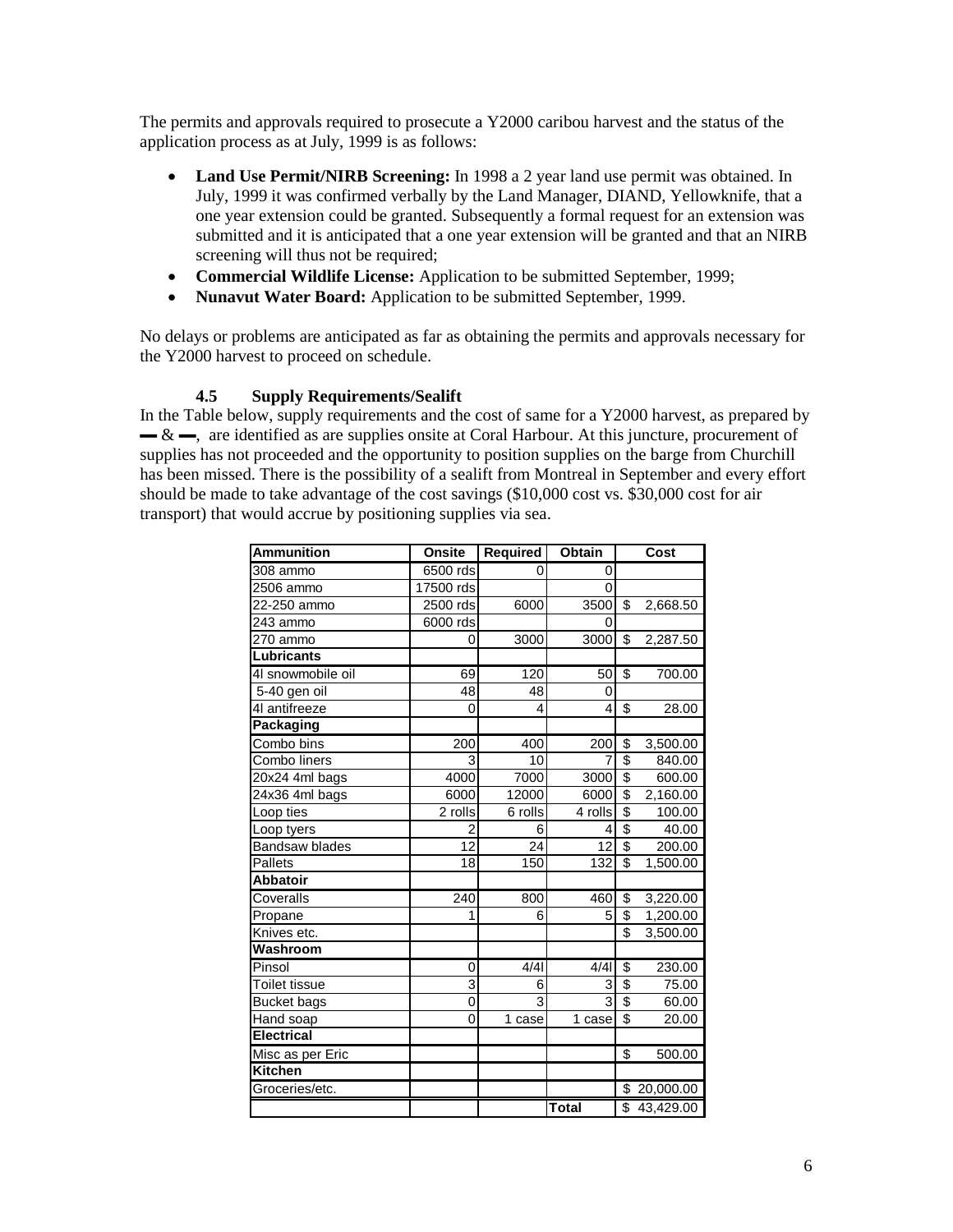## *5.0 Financial*

In previous years, the caribou harvest has been chronically under-financed from a cash flow perspective. Typically, a combination of government guarantees (\$200,000) and a relatively low Letter of Credit (\$150,000 - \$170,000) were sufficient to initiate the harvest but not to meet all the cash flow requirements arising through completion of the harvest. As a result, suppliers experienced lengthy delays in payment, additional last minute financing had to be secured. By all accounts this situation would have to be corrected for the harvest to be continued.

In 1998, the harvest operation stayed within its projected budget and concluded in an essentially break even cash position. The ability of management to adhere to a budget given the complexity of the harvest operation is an acknowledgement of the level of expertise that has developed over the years. Given the relative success of the 1998 operation and the intention of management to operate the harvest on the same basis as 1998 – note that the limited harvest prosecuted in 1999 is considered a poor reference point for comparison purposes -- there is a high probability that the harvest will again succeed. From an operational perspective, manageable risks include equipment failure, unexpected herd movements, etc. – these types of problems have been addressed in the past. Risks that are more difficult to manage arise primarily from vagaries in weather such as storms or abnormally high temperatures – again, these types of difficulties have been addressed in the past.

To finance the Y2000 Southampton Island caribou harvest operation, \$350,000 in short term (January – May) debt financing will be required. Available security for this cash flow requirement will be in the form of an assignment of the Purchase Agreements and attendant security with — and other buyers. Additionally, as stated previously, lending institutions may require further guarantees by government as security for this financing requirement. At this juncture financial projections and loan repayment schedules assume that Purchase Agreements can be negotiated where the product is paid for in full once received. If longer terms are necessary, the result will be an increase in interest charges incurred by the harvest operation.

A Y2000/1998 comparative income statement and a projected cash flow for the Y2000 harvest are presented below. Of significance is the fact that the financial projections are based largely on the costs incurred during the 1998 harvest and that a \$51,000 profit on operations is projected and is considered achievable when viewed from the perspective of past performance. Although a modest increase in the weight of product delivered is projected, this weight is considered achievable. As well, it corresponds to 5 full C-130 loads as basing a projection on a partial C-130 load or a lower number of loads than have previously been achieved would not be sound. Further, the projections assume that product will be purchased FOB Coral Harbour and thus a significant reduction in the overall cash flow and financing requirement is projected. In the event that an alternate FOB point is negotiated, the overall financing requirement can be expected to increase significantly.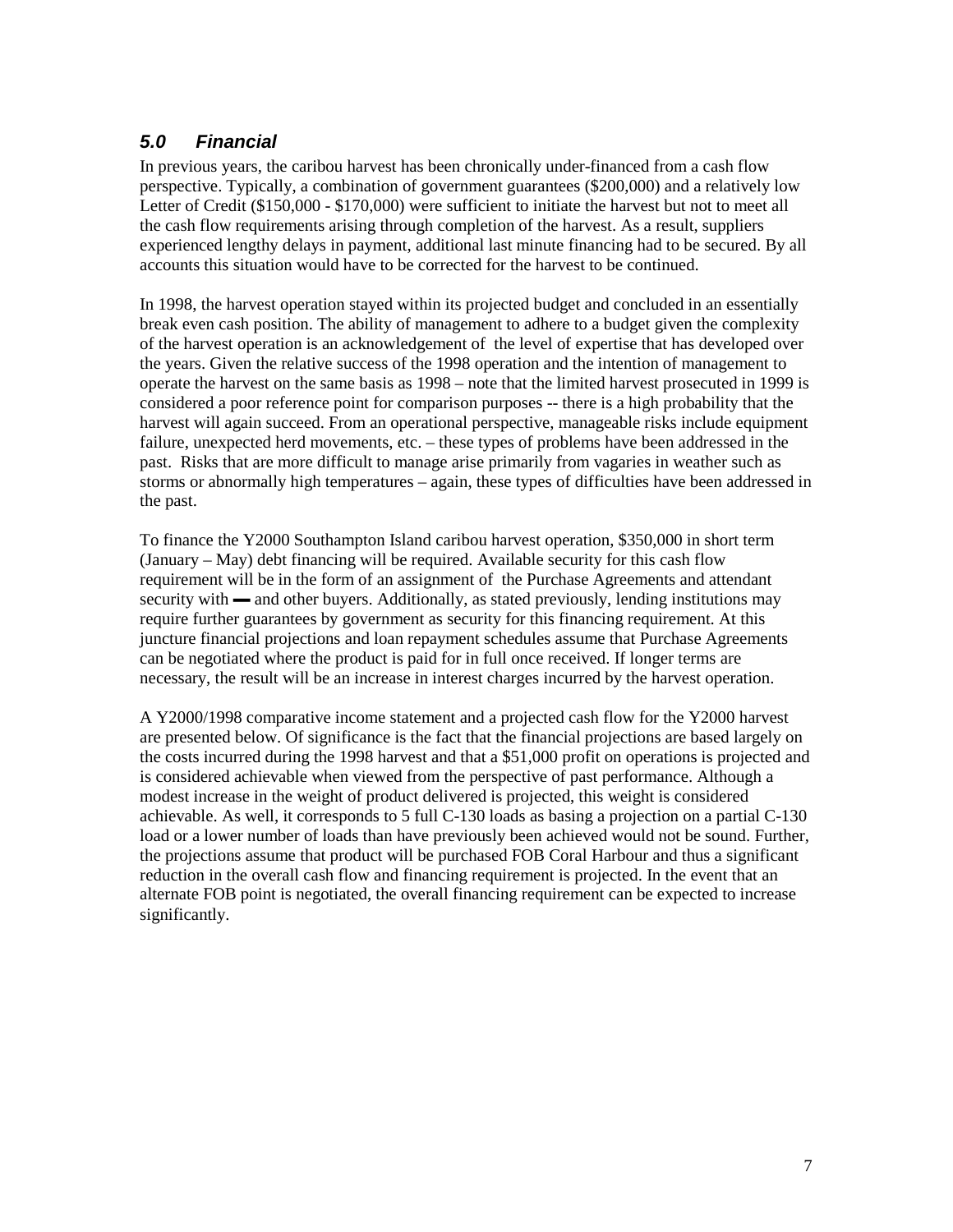|                           | 2000    | $\%$            | 1998            | $\%$     |  |
|---------------------------|---------|-----------------|-----------------|----------|--|
| <b>Opening Cash</b>       | 5,000   | 0.55%           | -61,877         | $-6.84%$ |  |
|                           |         |                 |                 |          |  |
| Revenue                   |         |                 |                 |          |  |
| Contributions             | 75,000  | 8.18%           | 179,500         | 19.84%   |  |
| KMF                       | 200,000 | 21.81%          | 0               | 0.00%    |  |
| <b>Other Sales</b>        | 281,250 | 30.67%          | 627,900         | 69.41%   |  |
| Loan Proceeds             | 350,000 | 38.17%          | 125,415         | 13.86%   |  |
| GST Refund                | 5,700   | 0.62%           | 23,652          | 2.61%    |  |
| Backhauls                 | 0       | 0.00%           | 9,974           | 1.10%    |  |
| <b>Cash &amp; Revenue</b> | 916,950 | 100.00%         | 904,564         | 100.00%  |  |
|                           |         |                 |                 |          |  |
| <b>Operating Costs</b>    |         |                 |                 |          |  |
| <b>Capital Purchases</b>  | 5,000   | 0.58%           | 21,480          | 2.40%    |  |
| Supplies                  | 18,489  | 2.14%           | 41,028          | 4.59%    |  |
| Packaging Materials       | 8,740   | 1.01%           | 12,650          | 1.41%    |  |
| Food                      | 20,809  | 2.40%           | 20,377          | 2.28%    |  |
| Fuel & Oil                | 36,879  | 4.26%           | 36,879          | 4.12%    |  |
| Tags                      | 3,500   | 0.40%           | 0               | 0.00%    |  |
| <b>Inspection Fees</b>    | 7,326   | 0.85%           | 7,326           | 0.82%    |  |
| Contract Fees             | 194,459 | 22.46%          | 215,159         | 24.07%   |  |
| Pre-Mob Casual            | 10,000  | 1.15%           | 12,777          | 1.43%    |  |
| <b>Fuel Hauling</b>       | 4,000   | 0.46%           | 3,142           | 0.35%    |  |
| Cat Repair                | 5,500   | 0.64%           | 2,199           | 0.25%    |  |
| Rentals                   | 15,600  | 1.80%           | 10,000          | 1.12%    |  |
| Repairs & Maintenance     | 15,000  | 1.73%           | 17,212          | 1.93%    |  |
| Travel & Accomodations    | 20,500  | 2.37%           | 20,099          | 2.25%    |  |
| Freight                   | 21,000  | 2.42%           | 187,285         | 20.95%   |  |
| Loan Payment              | 350,000 | 40.42%          | 125,000         | 13.98%   |  |
| Miscellaneous             | 10,000  | 1.15%           | 8,520           | 0.95%    |  |
| <b>Total Operating</b>    | 746,802 | 86.24%          | 741,133         | 82.90%   |  |
|                           |         |                 |                 |          |  |
| Overhead                  |         |                 |                 |          |  |
| Legal/Accounting          | 4,700   | 0.54%           | 9,228           | 1.03%    |  |
| Management                | 27,500  | 3.18%           | 36,267          | 4.06%    |  |
| Administration            | 5,809   | 0.67%           | 7,169           | 0.80%    |  |
| Office Supply             | 1,223   | 0.14%           | 658             | 0.07%    |  |
| Communications            | 4,389   | 0.51%           | 4,537           | 0.51%    |  |
| Revenue Canada            | 50,067  | 5.78%           | 59,229          | 6.62%    |  |
| W.C.B                     | 8,000   | 0.92%           | 16,596          | 1.86%    |  |
| Interest & Bank Charges   |         | 15,000<br>1.73% |                 | 1.87%    |  |
| Liability Insurance       | 2,500   | 0.29%           | 16,733<br>2,500 | 0.28%    |  |
| <b>Total Overhead</b>     | 119,187 | 13.76%          | 152,917         | 17.10%   |  |
| <b>Total Expenses</b>     | 865,989 | 100.00%         | 894,050         | 100.00%  |  |
|                           |         |                 |                 |          |  |
| <b>Cash Gain/Deficit</b>  | 50,961  |                 | 10,514          |          |  |

## *▬ Comparative Income Statement – Y2000/1998*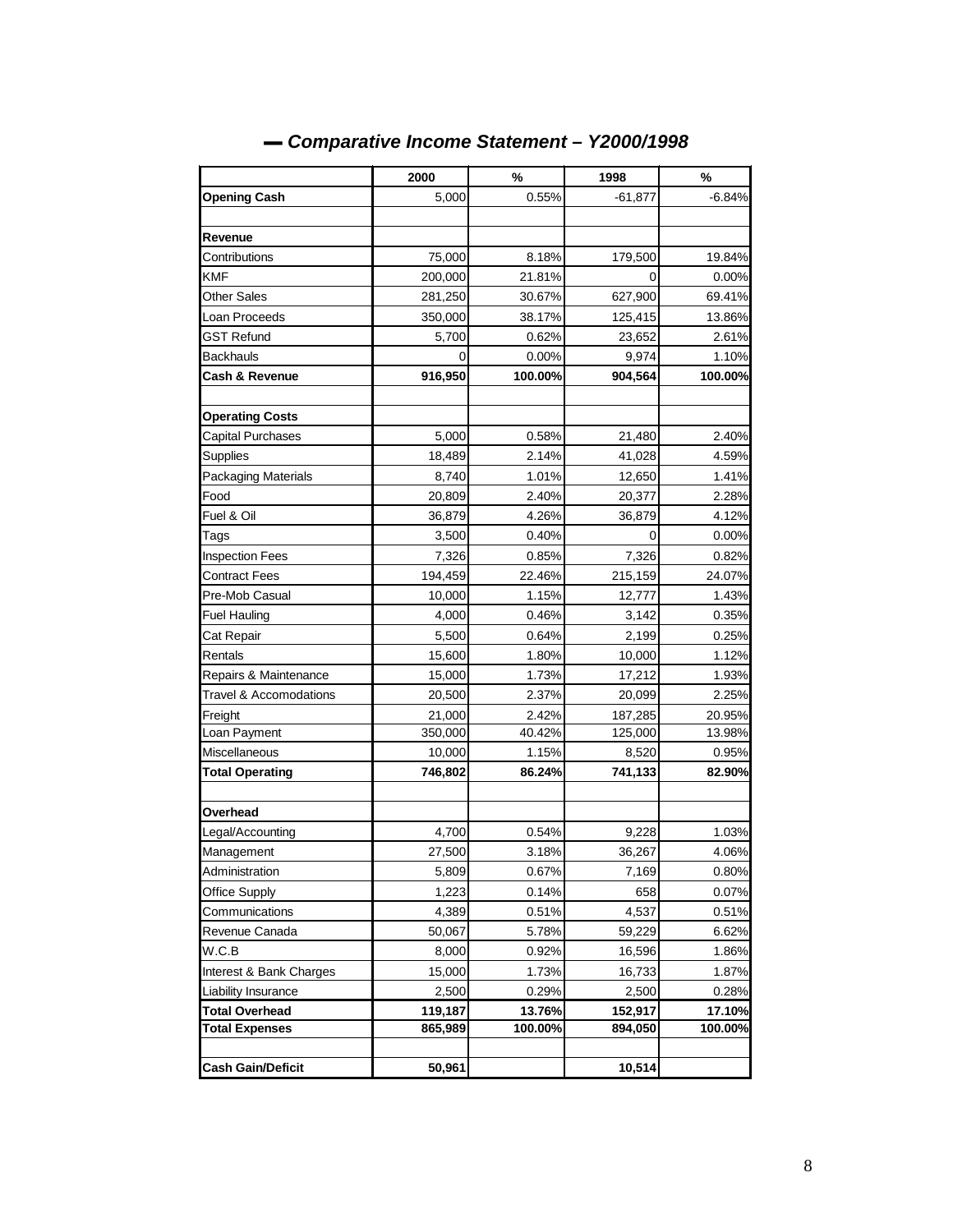#### *Notes to Comparative Income Statement*

#### **Revenue**

- Contributions by the government of Nunavut. No other contributions are anticipated except for the purchase of the Hamlet of Coral Harbour's D6 Cat but this contribution would be to  $the  $—$  not  $—$  and thus has not been reflected.$
- Revenues from sales are calculated on the basis of: 3,500 animals @ 55 lb. average weight = 192,500 lbs. x \$2.50 = \$481,250
- Loan proceeds assumes \$350,000 in debt financing to meet cash flow requirements.
- GST refund is largely accrued on freight & fuel costs.
- No backhaul revenues will accrue with an FOB Coral Harbour purchase arrangment.

#### **Operating Costs**

- Y2000 capital purchases budget assumes misc. smaller capital items will be required.
- Tag costs are in accordance with the MOA between the and the —.
- Rentals have been increased to accommodate the use of 2 rental skidoos to replace 2 worn out skidoos that are owned by the —– these units are considered beyond repair.
- The reduction in freight costs results from supply positioning via sealift rather than charter aircraft and an FOB Coral Harbour purchase point.

#### **Overhead**

- Reduced management costs accrue because the use of outside expertise will be held to a minimum.
- 1998 WCB included back charges for 1997  $&$  is thus double.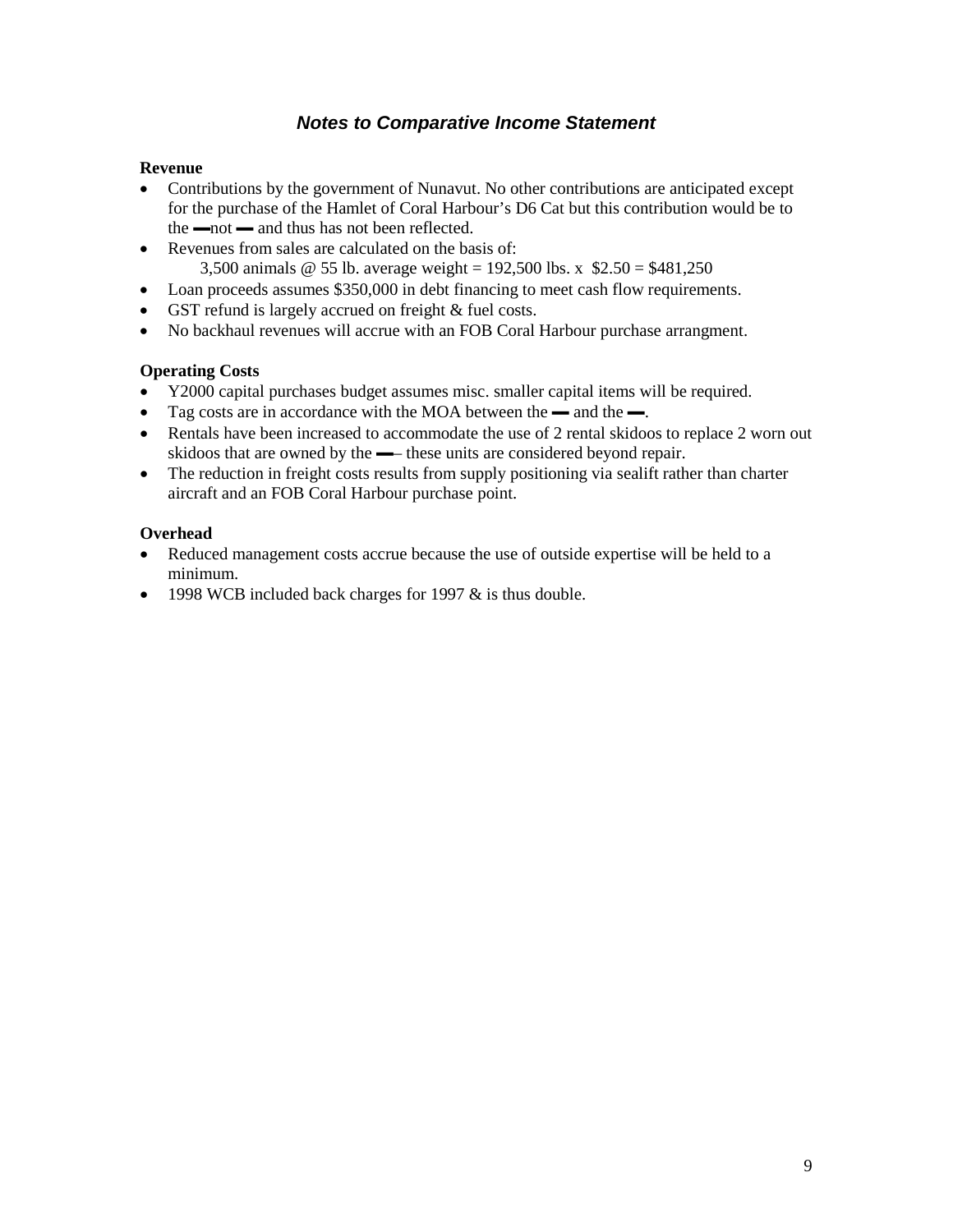|  |  | $-$ Cash Flow - Y2000 |  |
|--|--|-----------------------|--|
|--|--|-----------------------|--|

|                                   | Oct            | Nov            | Dec            | Jan '00 | Feb        | March       | April   | May          | June     | July           | Aug            | Sept           | Oct/Dec        | <b>Total</b> |
|-----------------------------------|----------------|----------------|----------------|---------|------------|-------------|---------|--------------|----------|----------------|----------------|----------------|----------------|--------------|
| <b>Opening Cash</b>               | 5,000          |                |                |         |            |             |         |              |          |                |                |                |                | 5,000        |
|                                   |                |                |                |         |            |             |         |              |          |                |                |                |                |              |
| Revenue                           |                |                |                |         |            |             |         |              |          |                |                |                |                |              |
| Contributions                     | 75,000         |                |                |         |            |             |         |              |          |                |                |                |                | 75,000       |
| <b>KMF</b>                        |                |                |                |         |            |             | 200,000 |              |          |                |                |                |                | 200,000      |
| <b>Other Sales</b>                |                |                |                |         |            |             | 281,250 |              |          |                |                |                |                | 281,250      |
| Loan Proceeds                     |                |                |                | 350,000 |            |             |         |              |          |                |                |                |                | 350,000      |
| <b>GST Refund</b>                 |                |                |                |         | 2,700      |             |         |              |          | 3,000          |                |                |                | 5,700        |
| <b>Backhauls</b>                  |                |                |                |         |            |             |         |              |          |                |                |                |                |              |
| Cash & Revenue                    | 80,000         | $\overline{0}$ | 0              | 350,000 | 2,700      | $\mathbf 0$ | 481,250 | <sub>0</sub> | $\circ$  | 3,000          | $\overline{0}$ | $\mathbf 0$    | $\pmb{0}$      | 916,950      |
|                                   |                |                |                |         |            |             |         |              |          |                |                |                |                |              |
| <b>Operating Costs</b>            |                |                |                |         |            |             |         |              |          |                |                |                |                |              |
| Capital Purchases                 |                |                |                | 5,000   |            |             |         |              |          |                |                |                |                | 5,000        |
| Supplies                          | 13,989         |                |                |         | 1,500      | 1,500       | 1,500   |              |          |                |                |                |                | 18,489       |
| Packaging Materials               | 8,740          |                |                |         |            |             |         |              |          |                |                |                |                | 8,740        |
| Food                              |                |                |                | 16,809  |            | 2,000       | 2,000   |              |          |                |                |                |                | 20,809       |
| Fuel & Oil                        | 700            |                |                | 2,057   | 12,544     | 17,210      | 4,368   |              |          |                |                |                |                | 36,879       |
| Tags                              |                |                |                |         |            |             |         |              | 3,500    |                |                |                |                | 3,500        |
| <b>Inspection Fees</b>            |                |                |                | 4,042   | 1,127      | 2,156       |         |              |          |                |                |                |                | 7,326        |
| <b>Contract Fees</b>              |                |                |                | 1,344   | 80,918     | 82,685      | 29,512  |              |          |                |                |                |                | 194,459      |
| Pre-Mob Casual                    |                |                |                | 10,000  |            |             |         |              |          |                |                |                |                | 10,000       |
| <b>Fuel Hauling</b>               |                |                |                |         | 2,000      | 2,000       |         |              |          |                |                |                |                | 4,000        |
| Cat Repair                        |                |                |                | 2,500   |            | 1,000       | 2,000   |              |          |                |                |                |                | 5,500        |
| Rentals                           |                |                |                | 6,000   | 4,000      | 4,000       | 1,600   |              |          |                |                |                |                | 15,600       |
| Repairs & Maintenance             |                |                |                | 5,000   | 5,000      | 5,000       |         |              |          |                |                |                |                | 15,000       |
| <b>Travel &amp; Accomodations</b> |                |                |                |         | 19,000     |             | 1,500   |              |          |                |                |                |                | 20,500       |
| Freight                           | 10,000         |                |                | 4,000   | 2,000      | 1,000       | 4,000   |              |          |                |                |                |                | 21,000       |
| Loan Payment                      |                |                |                |         |            |             |         | 350000       |          |                |                |                |                | 350,000      |
| Miscellaneous                     |                |                |                | 2,500   | 2,500      | 2,500       | 2,500   |              |          |                |                |                |                | 10,000       |
| <b>Total Operating</b>            | 33,429         | $\overline{0}$ | $\circ$        | 59,253  | 130,589    | 121,051     | 48,979  | 350,000      | 3,500    | $\overline{0}$ | $\overline{0}$ | $\overline{0}$ | $\overline{0}$ | 746,802      |
| Overhead                          |                |                |                |         |            |             |         |              |          |                |                |                |                |              |
| Legal/Accounting                  |                |                |                | 1,200   |            |             |         |              |          |                | 3,500          |                |                | 4,700        |
| Management                        |                |                |                | 4,000   | 4,000      | 4,000       | 4,000   | 2,500        | 1,500    |                |                | 1,500          | 6,000          | 27,500       |
| Administration                    |                |                |                | 1,189   | 1,451      | 2,013       | 1,155   |              |          |                |                |                |                | 5,809        |
| <b>Office Supply</b>              |                |                |                | 500     | 65         | 358         | 100     |              |          |                |                |                | 200            | 1,223        |
| Communications                    |                |                |                | 500     | 500        | 500         | 2,089   | 100          | 100      | 100            | 100            | 100            | 300            | 4,389        |
| Revenue Canada                    |                |                |                | 633     | 20,592     | 21,175      | 7,667   |              |          |                |                |                |                | 50,067       |
| W.C.B                             |                |                |                |         |            | 2,000       |         |              | 2,000    |                |                |                | 4,000          | 8,000        |
| Interest & Bank Charges           |                |                |                | 3,000   | 3,000      | 3,000       | 3,000   | 3,000        |          |                |                |                |                | 15,000       |
| Liability Insurance               |                |                |                | 2,500   |            |             |         |              |          |                |                |                |                | 2,500        |
| <b>Total Overhead</b>             | $\overline{0}$ | 0              | 0              | 13,523  | 29,608     | 33,045      | 18,011  | 5,600        | 3,600    | 100            | 3,600          | 1,600          | 10,500         | 119,187      |
| <b>Total Expenses</b>             | 33,429         | $\mathbf 0$    | $\overline{0}$ | 72,776  | 160,197    | 154,096     | 66,990  | 355,600      | 7,100    | 100            | 3,600          | 1,600          | 10,500         | 865,989      |
|                                   |                |                |                |         |            |             |         |              |          |                |                |                |                |              |
| <b>Cash Gain/Deficit</b>          | 46,571         | $\mathbf 0$    | $\mathbf 0$    | 277,224 | $-157,497$ | $-154,096$  | 414,260 | $-355,600$   | $-7,100$ | 2,900          | $-3,600$       | $-1,600$       | $-10,500$      | 50,961       |
| <b>Monthly Balance</b>            | 46,571         | 46,571         | 46,571         | 323,795 | 166,298    | 12,201      | 426,461 | 70,861       | 63,761   | 66,661         | 63,061         | 61,461         | 50,961         |              |